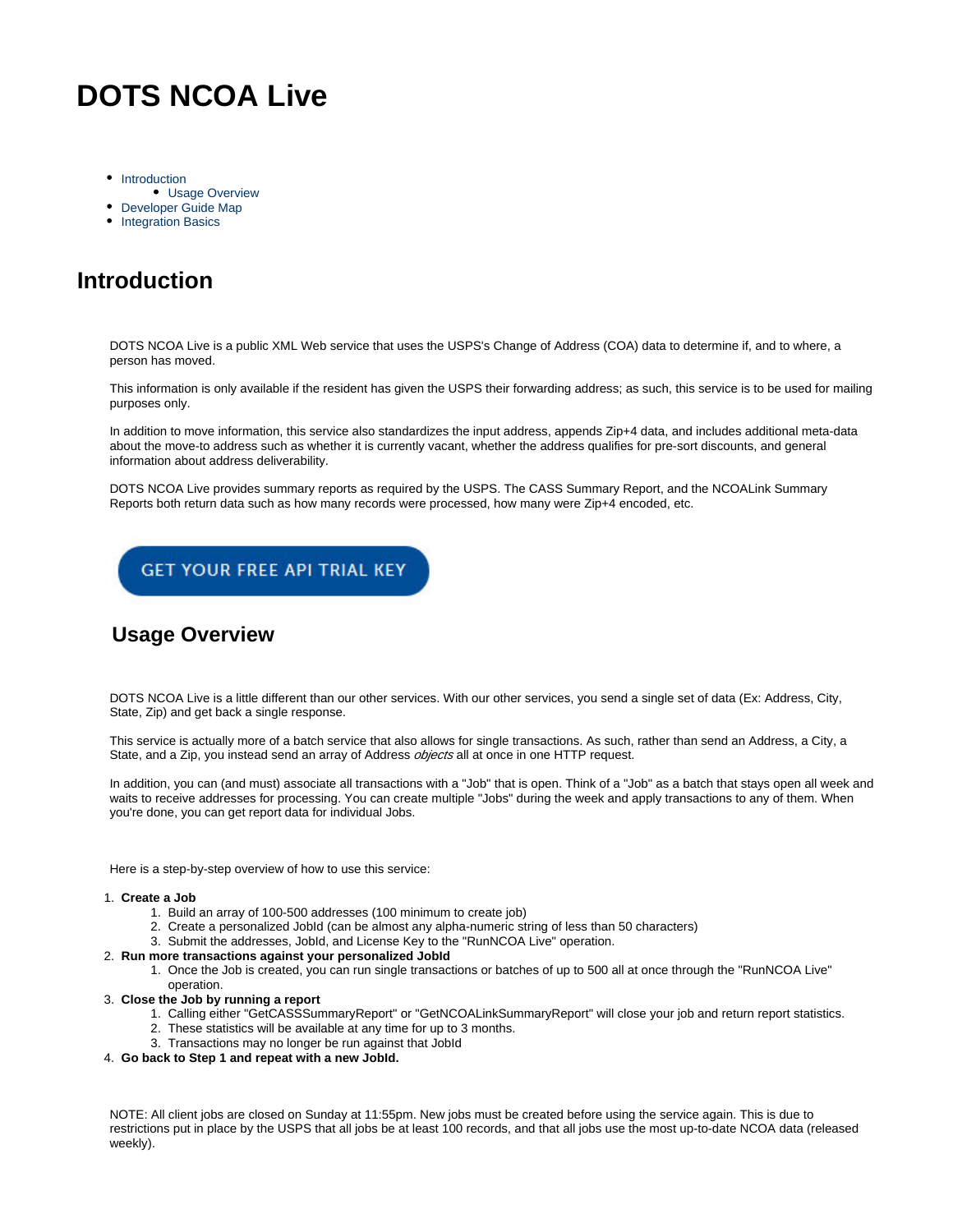## **Developer Guide Map**

#### **[Operations](https://docs.serviceobjects.com/display/devguide/NCOA+-+Operations)**

This section lists the DOTS NCOA Live operations and goes into the details behind the inputs and outputs.

Operations:

[RunNCOALive](https://docs.serviceobjects.com/display/devguide/NCOA+-+RunNCOALive+-+Recommended+Operation) (Recommended Operation)

[RunNCOALiveSingleAddress](https://docs.serviceobjects.com/display/devguide/NCOA+-+RunNCOALiveSingleAddress)

[GetCASSSummaryReport](https://docs.serviceobjects.com/display/devguide/NCOA+-+GetCASSSummaryReport)

[GetNCOALinkSummaryReport](https://docs.serviceobjects.com/display/devguide/NCOA+-+GetNCOALinkSummaryReport)

[GetJobSummaryReport](https://docs.serviceobjects.com/display/devguide/NCOA+-+GetJobSummaryReport)

#### [Codes, Notes, Correction](https://docs.serviceobjects.com/display/devguide/NCOA+-+Codes+and+Notes)

This section shows additional supporting data tables for the codes, notes, and corrections.

#### [Errors](https://docs.serviceobjects.com/display/devguide/NCOA+-+Errors)

This section reflects details on the error outputs that can happen with the service.

#### [Code Snippets and Sample Code](https://docs.serviceobjects.com/display/devguide/NCOA+-+Code+Snippets+and+Sample+Code)

Here you'll find code snippets for various programming languages and frameworks along with links to our sample code page on the web site.

#### [Frequently Asked Questions](https://docs.serviceobjects.com/display/devguide/NCOA+-+Frequently+Asked+Questions)

This is a list of some of the questions we hear more often that you can reference and get answers on right away.

### <span id="page-1-0"></span>**Integration Basics**

Integrating NCOA Live into your application is relatively simple, but has a few pitfalls to be aware of. If you are using a common platform, Service Objects may already have sample code built that you can use:

<https://www.serviceobjects.com/developers/sample-code/>

However, if you are using a common platform that does not already have sample code, you can ask Service Objects to build you an example. Email [support@serviceobjects.com](mailto:support@serviceobjects.com) for more details.

#### **Web Service Structure:**

Web services are methods that integrate with other applications via the web, and encapsulate tricky business logic. Web services are too large a topic to cover in this document, but Service Objects has developed its web services to be as easy to integrate and as accessible as possible.

NCOA Live is a public XML web service that supports SOAP, POST, and GET operations. Note that due to the nature of the primary operation (RunNCOA Live), only SOAP is supported. The reporting operations support all three.